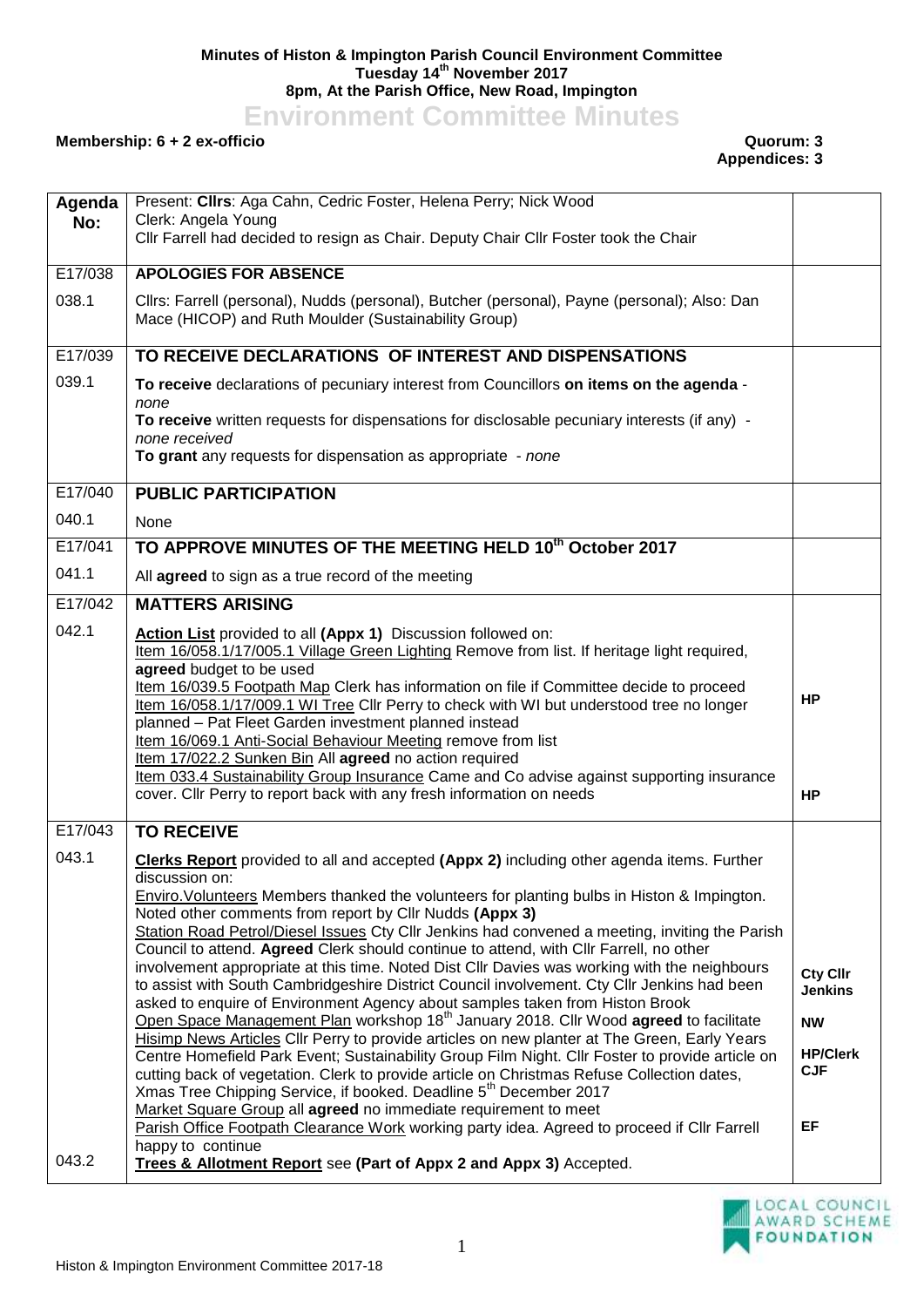|         | Agreed the following from Tree Warden's report:                                                                                                                                     |            |
|---------|-------------------------------------------------------------------------------------------------------------------------------------------------------------------------------------|------------|
|         | Recommendation to contact Cambridge Building Society to inform them of the danger of                                                                                                |            |
|         | dead wood in the Sycamore in their forecourt                                                                                                                                        |            |
|         | Recommendation to contact Histon Football Club Holding to inform them of the danger<br>-                                                                                            |            |
|         | presented by a large dead tree on their land at The Copse. If the tree falls it may cause                                                                                           |            |
|         | damage or obstruct the footpath, cycleway or highway on the B1049                                                                                                                   |            |
|         | Recommendation to contact IVC to inform of the danger of some diseased and dying<br>$\qquad \qquad \blacksquare$                                                                    |            |
|         | trees on their land on New Road. Also to request they crown lift trees on Burgoynes                                                                                                 |            |
|         | Road and New Road, and remove overhanging epicormic growth. Ivy is also starting to                                                                                                 |            |
|         | take hold, so recommend removal.                                                                                                                                                    |            |
|         | Recommendation to contact SCDC for contact details or replacement/stand-in Tree<br>-                                                                                                |            |
|         | Officer.                                                                                                                                                                            |            |
|         | Noted volunteers may decide to work on Oak at School Hill triangle. SCDC permission would<br>be required                                                                            |            |
|         | Allotments noted actions required by Deputy Clerk, for report once completed                                                                                                        | <b>COB</b> |
|         | <b>HICOP Report</b> Written report received from Dan Mace:                                                                                                                          |            |
| 043.3   |                                                                                                                                                                                     |            |
|         | - Maintenance sessions this summer have focused on removing the cages around the trees.                                                                                             |            |
|         | - HICOP have been able to use heavy duty strimmer (courtesy of the A14 grant) combined                                                                                              |            |
|         | without patented tree trunk protector to keep the weeds down around the trees. The orchard                                                                                          |            |
|         | now has a more natural appearance.                                                                                                                                                  |            |
|         | - Plan to complete the 'Welcome sign' with an information board; also planning a Wassail                                                                                            |            |
|         | event for January and the pruning workshop for February/March                                                                                                                       |            |
|         | Clerk to meet with Dan Mace regrarding lease issues. Geoff Moore to be requested to provide                                                                                         |            |
|         | costs for improvements work requested on entrance                                                                                                                                   |            |
|         | <b>Sustainability Group Report None received</b>                                                                                                                                    |            |
| 043.4   | Public Art Group Working Party Cllr Perry, member of the Working Party, was on the panel                                                                                            |            |
| 043.5   | longlisting artists for A Turnbull Associates. Meeting of the Working Party due early December                                                                                      |            |
|         |                                                                                                                                                                                     |            |
| E17/044 | <b>OTHER MATTERS</b>                                                                                                                                                                |            |
| 044.1   | To Review Vision/Aims and their place within the 3 Year Plan (Appx 2) Noted only, as                                                                                                |            |
|         | essentially being a short, medium and long term plan                                                                                                                                |            |
| 044.2   | To Review Long Term Future uses/purposes of Crossing Keepers Hut Noting Cllr Nudds                                                                                                  |            |
|         | report (Appx 3) from the enviro.volunteers requesting that the future of the Crossing Keepers                                                                                       |            |
|         | Hut be preserved for future use by the community. The provision of electricity and CCTV                                                                                             |            |
|         | security would not only help to protect the building from further damage, but would also                                                                                            |            |
|         | provide useful opportunities for community uses                                                                                                                                     |            |
|         | Agreed to send list of member suggestions to Cllr Nudds, for her to draw up a detailed bid for<br>Precept discussions                                                               | <b>PJN</b> |
|         | Complete work on door and windows                                                                                                                                                   |            |
|         | Remove graffiti                                                                                                                                                                     |            |
|         | Chimney work                                                                                                                                                                        |            |
|         | Preserve for community use/income stream/pop up venue                                                                                                                               |            |
|         | 2 metal benches inside                                                                                                                                                              |            |
|         | <b>Planters for front</b>                                                                                                                                                           |            |
|         | Notice board                                                                                                                                                                        |            |
|         | Water/electricity supply                                                                                                                                                            |            |
| 044.3   | To Review Street Furniture Report Stage 2 - agreed to defer                                                                                                                         |            |
|         | Members agreed to take on responsibility for cleaning and maintaining the Sid Bishop Bird<br>Bath on the War Memorial site. Quotes to be obtained and costs added into budget paper |            |
| 044.4   | To Review improvements and proposals for use of Manorial Waste as market area, including                                                                                            |            |
|         | review of siting of Youth Shelter currently at School Hill. Agreed to make a Capital fund bid for                                                                                   |            |
|         | 2018-19 at £10,000. Clerk to send request for item on High Street & Beyond Working Party                                                                                            |            |
|         | agenda to Convener (David Jenkins). Suggestions for re-siting of youth shelter opportunities to                                                                                     |            |
|         | be explored, including IVC frontage                                                                                                                                                 |            |
| 044.5   | To Agree identification and purchase of:                                                                                                                                            |            |
|         | Duck feeding signs - delegated to Clerk to identify design and purchase two signs at cost of                                                                                        |            |
|         | up to £200, - "do not feed ducks bread" message                                                                                                                                     |            |
|         | English Oak trees and mixed hedging for Manor Field - as reported by Cllr Nudds, agreed                                                                                             |            |
|         | to add to order already made with Barchams. Tree prices expected at £88 each: 14 native                                                                                             |            |
|         | species trees (girth 10-15cm) and approximately 50 whips; Acquire and plant native                                                                                                  |            |